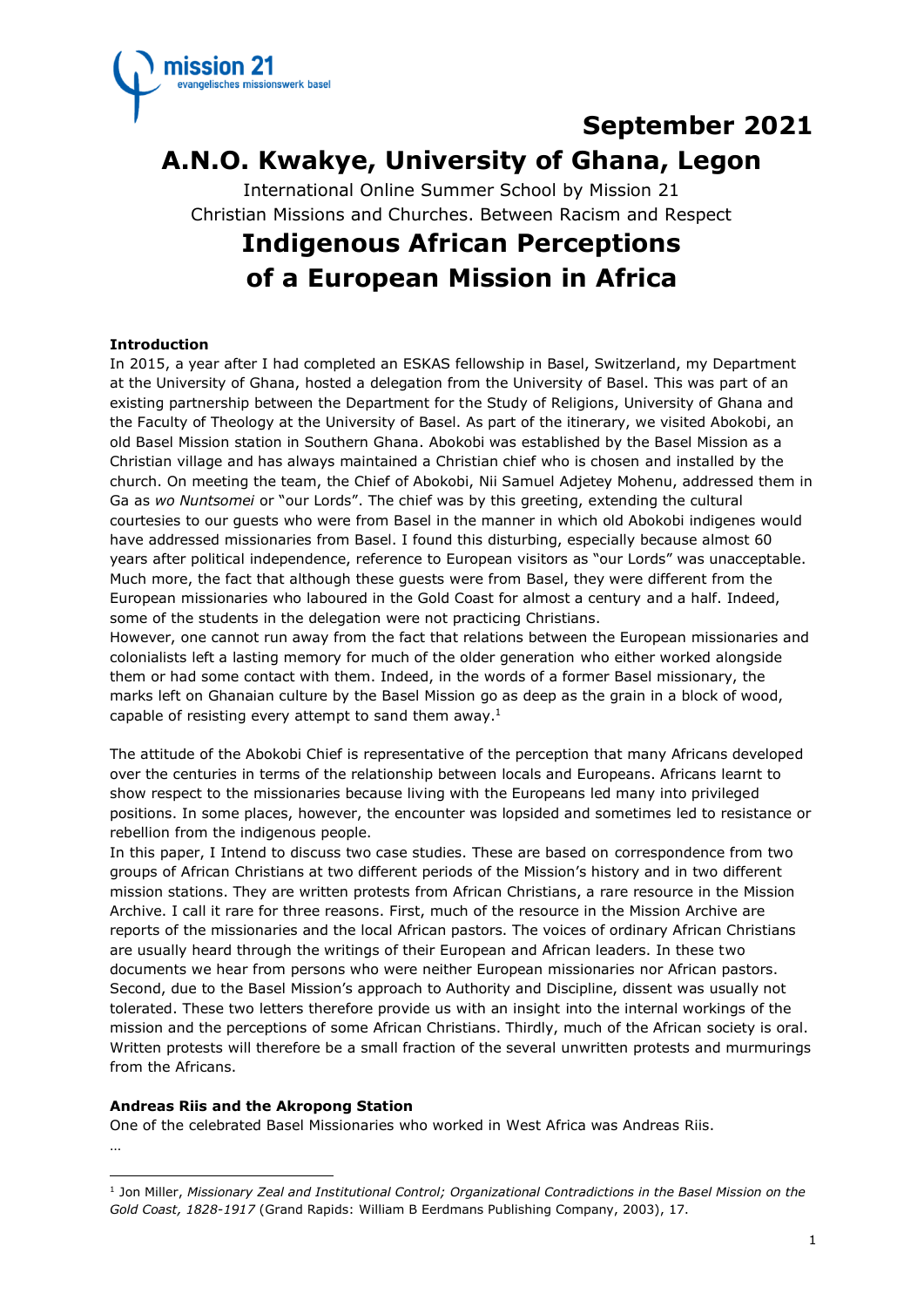On January 13th 1845, the West Indian families came together to address a petition to the Inspector of the Basel Mission. They complained bitterly about Riis' cruelty and dishonesty and his disrespectful treatment of them. Riis' attitude reminded them of the cruel overseers who were such a prominent feature of the plantation economy of the Caribbean.

… A careful analysis of the complaint indicates that all was not well between the colonists and their leader, Riis. He seemed to be a bully who treated the African returnee missionaries as second-class persons. Generally, the picture is painted of a missionary who treated his own colleague, Halleur, with disrespect and therefore for persons who he perceived as beneath him in rank and race, he treated with the greatest contempt. His contemptuous maltreatment of the West Indians may have taken many forms. The unfair manner in which clothing for example was distributed caused a great disaffection. On one occasion, although all of the West Indians grumbled that the clothing was inadequate, it seemed that Jonas Hosford grumbled the loudest. Riis in his anger had him flogged by Ashong, the foreman of the labourers, a heathen, who is described by Widmann as a thief.<sup>2</sup> The missionary, Ernst Sebald portrays this event in a long and sad description of Riis, and concludes that Riis betrayed his Lord in this matter.<sup>3</sup> Reading the account, one can see that Sebald and Widmann attempted, unsuccessfully to intervene in the matter. When the stick used by Ashong to administer the punishment broke, Riis continued with his own boots and fists.<sup>4</sup>

Sebald considered the newly arrived missionaries to be a "little bit sentimental" and that "the West Indians had their faults but were wrongly treated by Riis who had nevertheless good intentions. He thinks that the West Indians should live like the natives".<sup>5</sup> These actions of Riis plunged the Mission community into prolonged depression.

This position of Riis, in reference to the West Indians living like the natives, was a common feature in mission stations were West Indian Christians and native African Christians livedunder the supervision of European missionaries. In Wariboko Waibinte's Ruined by "Race", a similar story is told concerning the Jamaican missionaries who worked under the aegis of the Church Mission Society in Southern Nigeria.<sup>6</sup> Jaap van Slageren also cites a similar dispute between the Baptist pastor, Joseph Dibundu and the German Gottlieb Munz.<sup>7</sup> Indeed, while West Indians came from the African diaspora and therefore expected to be considered as expatriates working in the region, a number of European missionaries, treated them with so much disrespect because of their colour.

According to Jon Miller, Riis alienated the very people the Mission was trying to attract. He was abusive and contemptuous of Africans and complained vocally when they were even present at meals. He endangered the mission and had to be recalled home. It is evident that in order to avoid bad publicity, these racist actions of Riis were not made public and he was quietly expelled from the service of the Mission. Indeed, the Mission reported to influential supporters in Europe that "impaired health" and a "disturbed frame of mind brought on by his heroic struggles" were grounds for his inability to continue.<sup>8</sup> He is still a celebrated missionary back in Ghana because many do not know the stories of his relations with the people to whom he was sent. It is not known that he was expelled from the Mission although this was so.

#### **August Fritz Ramseyer and the Abetifi Station**

…

…

Ramseyer is another celebrated Basel Missionary in Ghana.

… In 1882, the Basel Mission Inspector, Hermann Praetorius, left for the Gold Coast to assess progress of the Mission. Church Agents, employees and Presbyters (elders) were invited to express their wishes and grievances. These petitions as they are described are lodged in the D-1,3.8b file in the Mission Archives. Interestingly, one reads of a petition submitted by three members of the

<sup>2</sup> BMA – D-1,2, Africa III, Akropong –Ussu 1845, Widmann letters, No. 22, (Debrunner, *Abstracts*).

<sup>3</sup> BMA – D-1,2, Africa III, Akropong1845, No. 13, Sebald letters 16 May 1845, (Debrunner, *Abstracts*); Sebald came from Auernheim and was sent out to the Gold Coast in 1844.

<sup>4</sup> Miller, *Missionary Zeal and Institutional Control,* p.134.

<sup>5</sup> BMA – D-1,2, Africa III, Akropong1845, No. 13, Sebald letters 16 May 1842, (Debrunner, *Abstracts*).

<sup>6</sup> Waibinte E. Wariboko, *Ruined by "Race"; Afro Caribbean Missionaries and the Evangelization of Southern Nigeria, 1895-1925* (Asmara: Africa World Press, 2007), 105-106.

<sup>7</sup> Jaap van Slageren. 'Jamaican Missionaries in Cameroon', Exchange 30:2. (2001), p.146.

<sup>8</sup> Miller, *Missionary Zeal and Institutional Control*, 134.